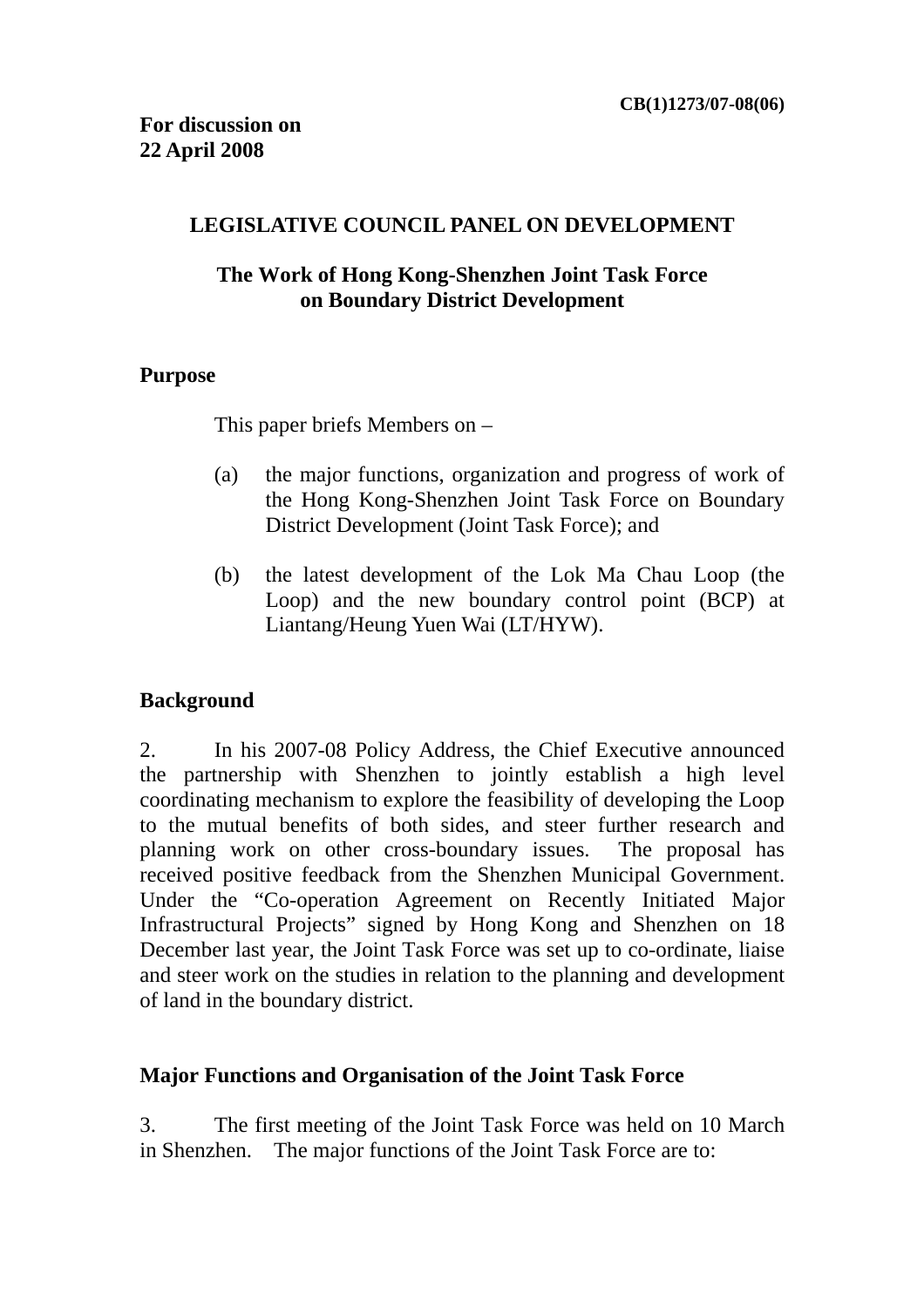- (a) co-ordinate, liaise and steer work on the studies in relation to the planning and development of land in the boundary district; and
- (b) set up working groups to carry out project-specific research for the planning and development of land in the boundary district, steer the work progress of the working groups, and consider the findings submitted by the working groups.

4. The Joint Task Force is co-headed by the Secretary for Development of the Hong Kong SAR Government and the Executive Deputy Mayor of the Shenzhen Municipal Government, with members from officials of the relevant policy and executive departments in both Governments. The Joint Task Force meets every six months in principle. The next meeting is tentatively scheduled to be held in Hong Kong this September. Ad hoc meetings may be organized for special topics.

# **Progress of Work of the Joint Task Force**

5. The recent work of the Joint Task Force is focused on the development of the Loop and the proposed new BCP at LT/HYW.

6. At its first meeting, the Joint Task Force agreed to have more effective co-ordination, liaison and steering of work on the studies in relation to the development of the Loop, and the new BCP at LT/HYW. It was decided that three working groups should be formed for these two development projects - Working Group on Environment, Planning and Works of the Loop, Working Group on Mode of Development of the Loop, and Working Group on Preliminary Planning of Control Point at LT/HYW. Relevant working groups would be set up timely according to work progress. All the working groups are required to regularly report the progress of their studies to the Joint Task Force.

# **The Loop**

7. Upon completion of Stage I of the Shenzhen River Regulation Project including the Loop section in May 1997, the administrative boundary between Hong Kong and Shenzhen in the area has followed the centre line of the new river channel. The Loop, which lies to the south of the centre line of the new river channel, has been delineated as part of the HKSAR administrative area (**Plan 1**).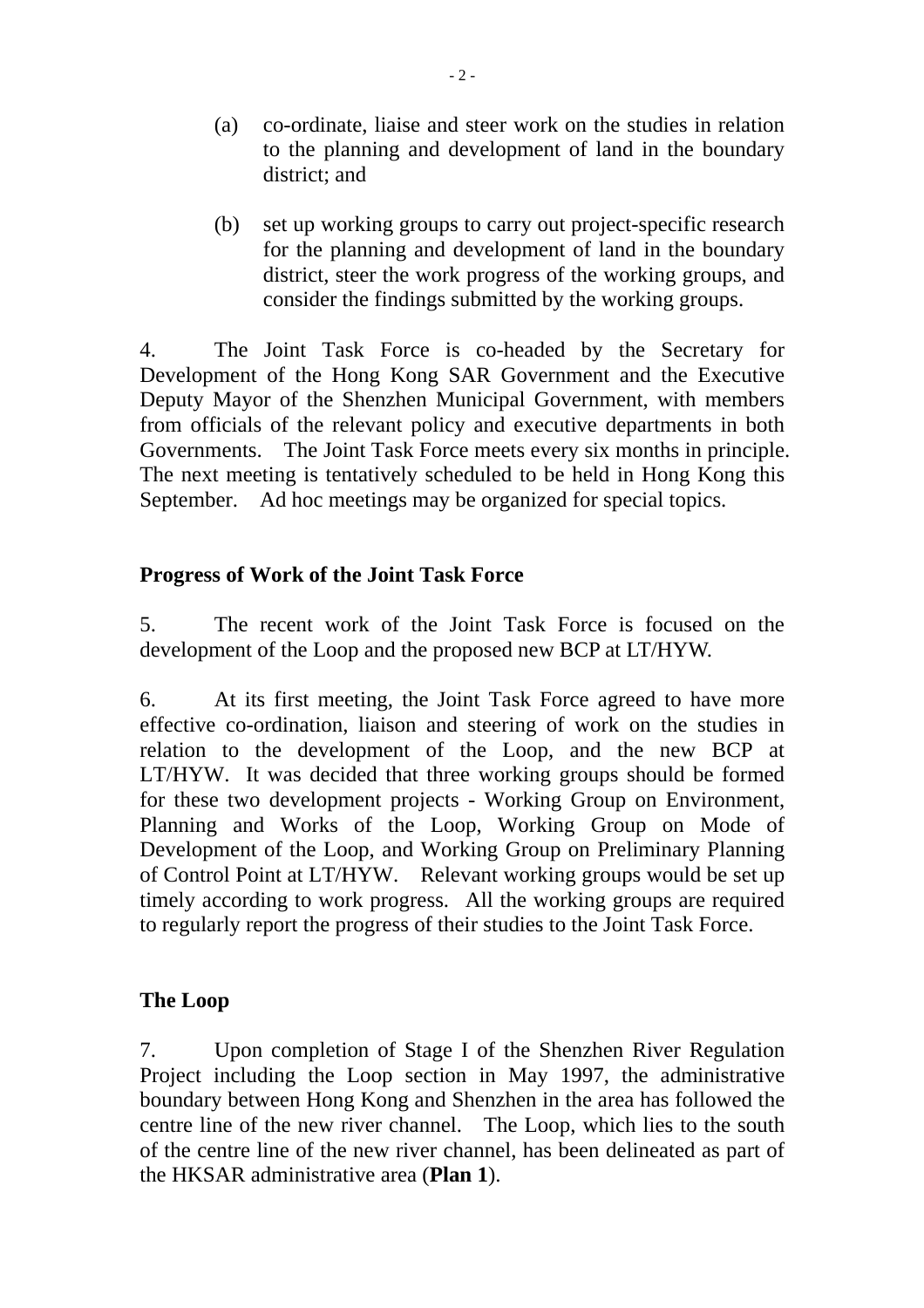8. With an area of about 100 hectares, the Loop is situated in the upstream of Mai Po Inner Deep Bay Ramsar Site. The wetland around the Loop has very high ecological value. Hong Kong and Shenzhen Governments will carry out careful studies and technical analysis on the development of the Loop to ensure that the existing ecology of the area will not be affected by development. Being a reinstated dumping ground, part of the soil in the Loop has been contaminated. In taking forward any land use and development proposals, the environmental impacts and any mitigation measures required will be taken into consideration. Therefore, both sides will commence a comprehensive study on the land use planning, detailed environmental impact assessment (EIA) and engineering feasibility. The study will include a preliminary ecological baseline study and a soil sample study. Since the Loop is located on the HKSAR administration area, all works and development are subject to the laws of Hong Kong, including the EIA regulations.

9. At its meeting on March 10, the Joint Task Force decided that, on the principle of joint study and development, both sides would commission a comprehensive consultancy study this year to explore the feasibility of developing the loop and land uses on the basis of mutual benefits. The study will cover land use, EIA, traffic and engineering issues. The funding for the study will be shared between the two Governments.

10. Moreover, academic institutions will be appointed shortly to collect views on the future development of the loop from the general public and experts on the two sides to provide a basis for the forthcoming comprehensive study. The opinion survey is scheduled for completion by the end of this year. Shenzhen Municipal Environmental Protection Bureau has also commissioned a consultant to conduct a preliminary environmental baseline study including soil sample and ecological baseline studies. The findings of these studies will provide environmental baseline for the comprehensive study.

# **LT/HYW BCP**

11. The "Shenzhen-Hong Kong Joint Preliminary Planning Study on Developing LT/HYW Control Point" (the Joint Study) commenced in December 2006. The Joint Study examines the need, function and benefits of developing the new BCP at a macro and strategic level. To tie in with the BCP development, the Hong Kong SAR Government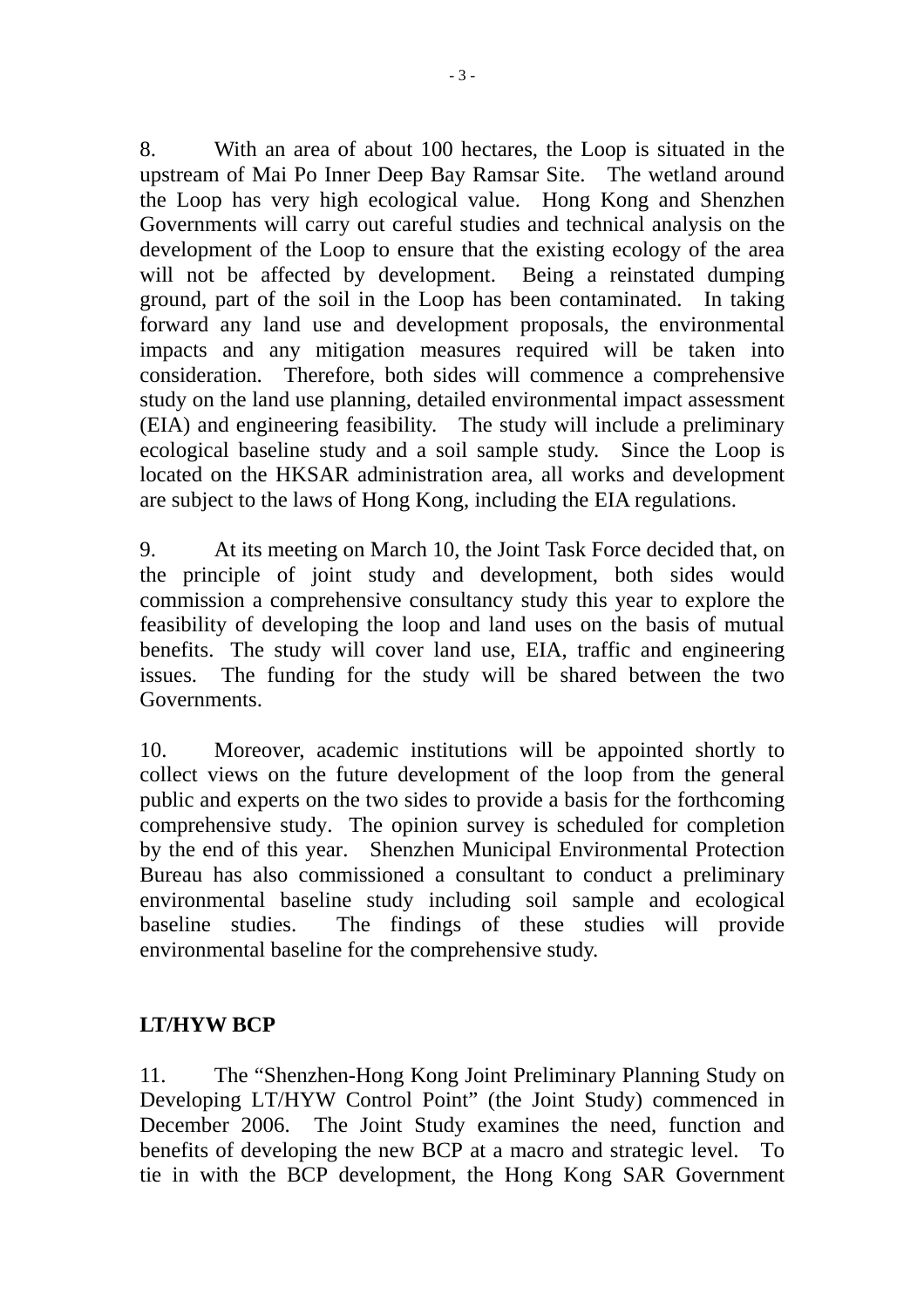commenced an internal study in January 2007 to look into the related issues of the BCP on land use planning and connecting roads in the territory.

12. The Joint Study is nearing completion and the internal study is now at its final stage. Both Governments will carefully consider the findings of the studies It is expected that specific development details will be finalized in the latter half of the year.

13. The Joint Task Force agreed at its first meeting on March 10 to expedite related work of the Joint Study. It also agreed to adopt the separate location of cross-boundary facilities as recommended by the Joint Study as a direction for further study. On the basis of "people based" principle, the detailed layout and design of the BCP will provide maximum convenience to passengers by minimizing the distance of immigration and customs clearance between the two sides. In order to resolve the flooding problem in the upper stream of Shenzhen River, the proposed BCP development will tie in with the improvement works of the Shenzhen River (Liantang section).

14. The proposed BCP will not only be able to meet the growing need of cross boundary travel but also, more importantly, it is also planned for the strategic development and the demand for cross boundary service of both sides in the long run (**Plan 2**). The new BCP will serve mainly cross boundary goods transport and long distance passengers (not individual commuters) between Hong Kong and Shenzhen East, Huizhou, Eastern Guangdong, Southern Jiangxi and Southern Fujian.

15. The new BCP will connect with the Shenzhen Eastern Corridor in Shenzhen and will provide an access to the Eastern Guangdong via Shenzhen-Huizhou and Shenzhen-Shantou Expressways. This will significantly shorten the distance between Hong Kong/Shenzhen and Eastern Guangdong, Fujian and Jiangxi Provinces, and greatly facilitate the future regional cooperation and development. The new BCP will help further extend the economic hinterland of Hong Kong and Shenzhen, enhance the connection with Eastern Guangdong, promote regional development of Hong Kong/Shenzhen and Eastern Guangdong, and foster a closer tie in the development of both sides. This will have strategic significance for a closer integration of Hong Kong and Shenzhen.

16. For Hong Kong, the proposed new BCP will help re-distribute the cross-boundary traffic amongst the crossings in the east. This will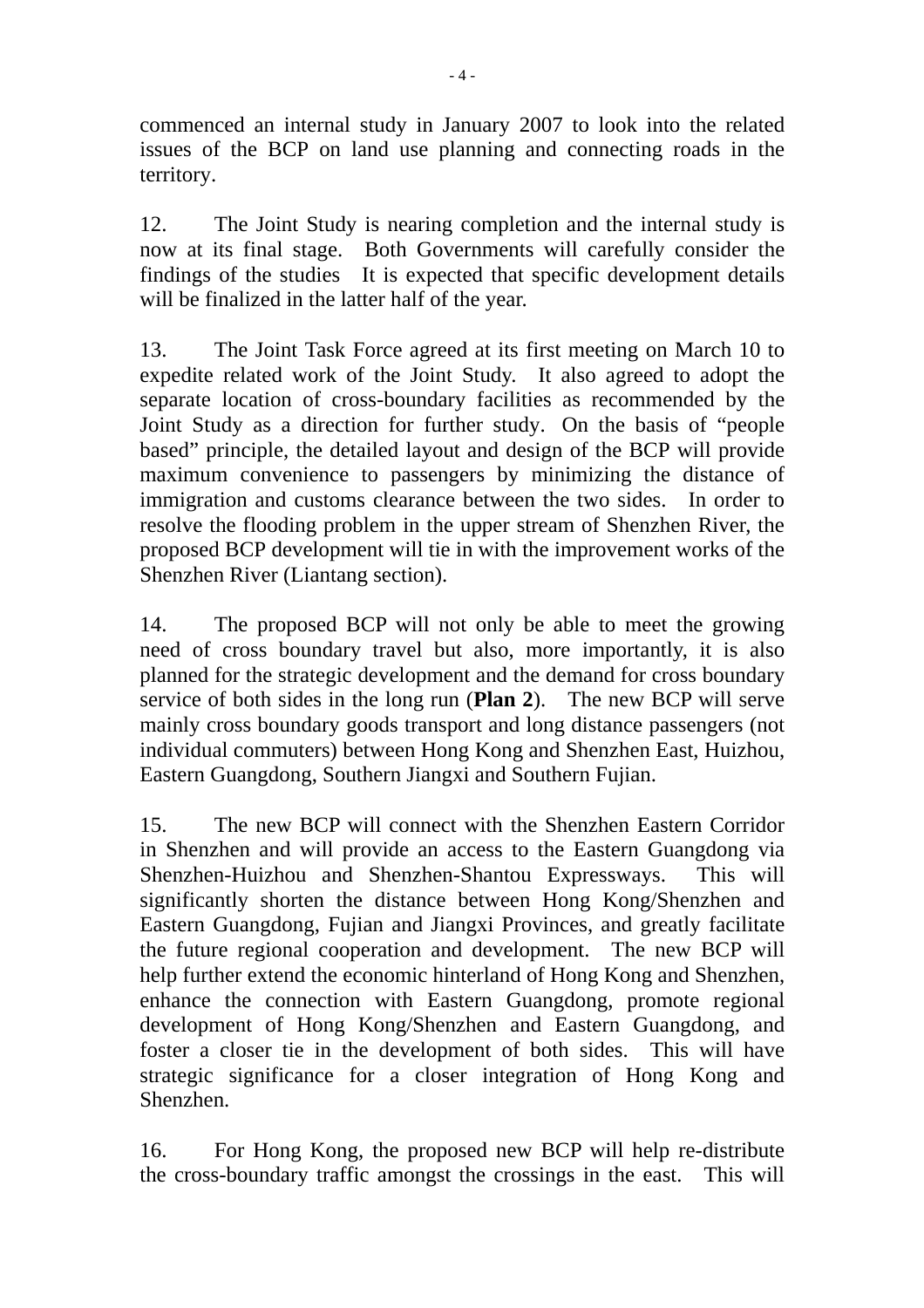alleviate the frequent traffic congestion at Man Kam To (MKT) Control Point and provide room for improvement at MKT and Sha Tau Kok Control Points. As a result, the overall handling capacity and the quality of service of the existing BCPs at the eastern side of Hong Kong and Guangdong will be greatly enhanced. Furthermore, under the "people-based" principle, the proposed BCP will be able to provide users with more convenient and high quality service. With the new connecting road to be constructed in Hong Kong for the BCP, the traffic network in the New Territories East as a whole will be improved.

### **Advice Sought**

17. Members are invited to give comment on the work of the Joint Task Force, the development of the Loop and the proposed new BCP at LT/HYW.

**Development Bureau April 2008**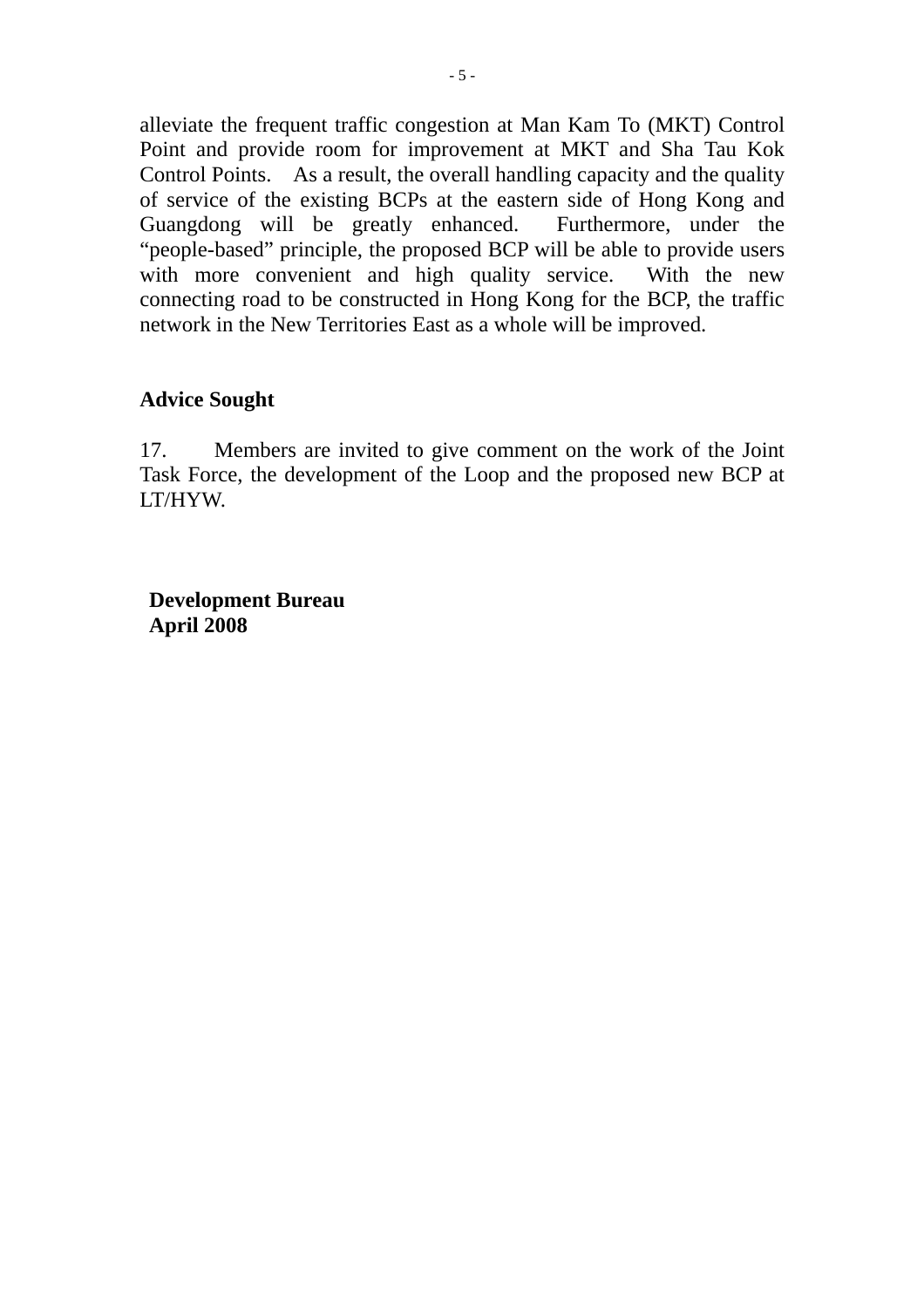

落馬洲河套地區位置圖 LOK MA CHAU LOOP LOCATION PLAN Source 資料來源 : 航空照片循影於17-12-2006

|  |  |                    | Pian No. 圖則編號 : M/SP/08/020A 图 - |      |
|--|--|--------------------|----------------------------------|------|
|  |  | Date 日期: 31/3/2008 |                                  | Plan |